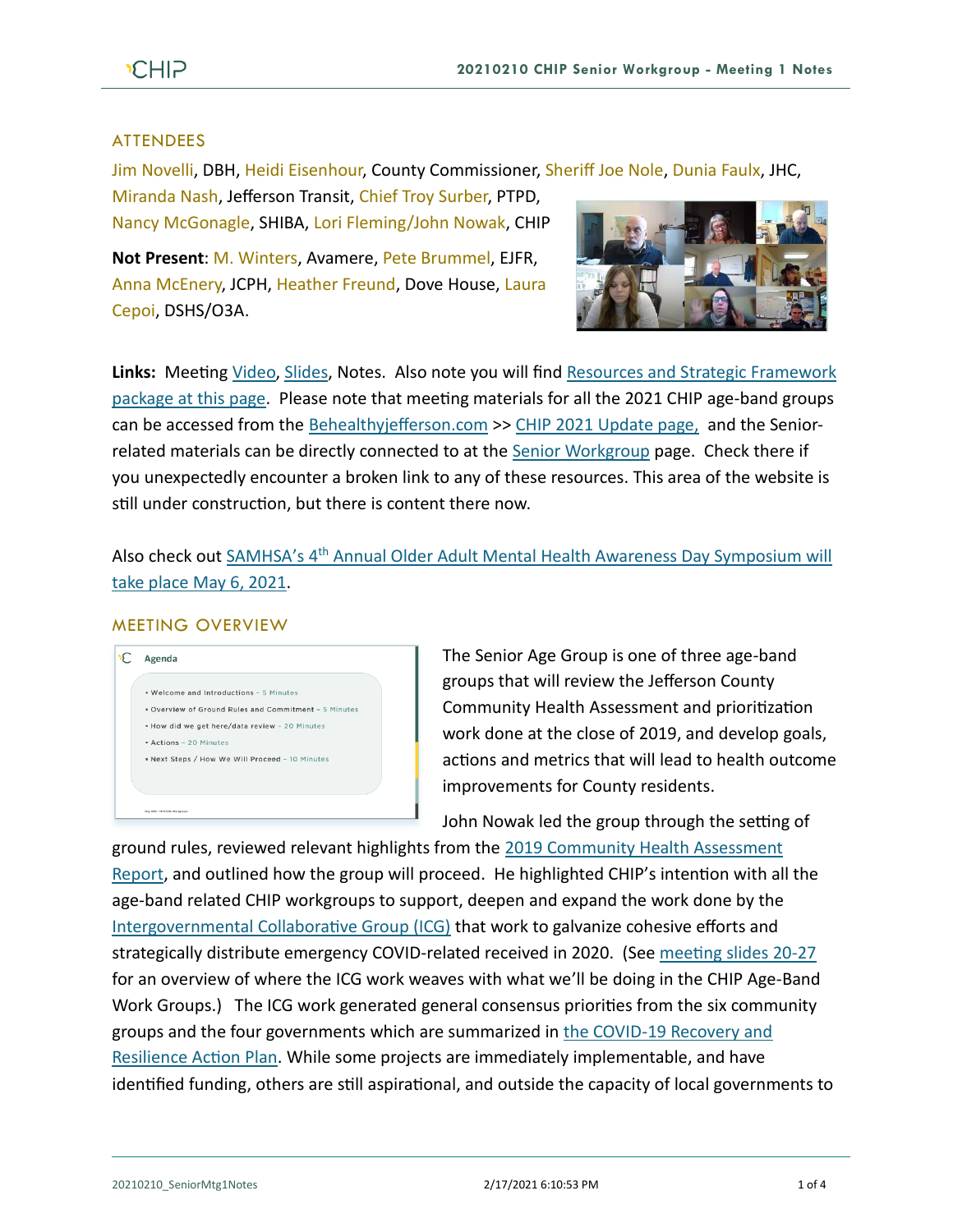fund. The ICG has stated it is working with the state and federal governments, and the four local governments and local non-profits to identify opportunities to bring in outside funding to advance the goals in the Recovery and Resilience Plan – and we are energized at the possibilities for Jefferson County for which the ICG has set the foundation.

#### **DISCUSSION**

- The two priorities shown in the slides included 1) preparation for aging populations and 2) strategize a community-wide advance plan. These are more of a roadmap, as opposed to goals this group must act on. John explained the conversation at that time centered on developing infrastructure to help seniors keep active and at the most independent level possible for their state, (ie. keeping those seniors not in assisted living, living independently for as long as possible in their native environment; those in assisted living out of long-term care facilities as long as possible, and those that are in long term care as healthy and happy as possible.)
- The intention is for this group to establish the goals to be for this Senior Group.
- Sheriff Nole noted from his perspective, dementia support, mental health access availability and some directed strategy around fraud prevention (Chief Surber concurred) were all potential priority areas of focus.
- Jim Novelli noted, from his experience working for the state Adult Protection Services (APS), often fraud, neglect etc. happens while seniors are under the care of other family members. This is complicated by how restrictive Medicare is around therapy – where a strong social worker lobby rules out billable services, like case management, that could help with access to services for this population.
- **There is legislative action in the works:** See H.R.  $432 117$ th Congress: To amend title XVIII of the Social Security Act to provide for the coverage of marriage and family therapist services and mental health counselor services under part B of the Medicare program, and for ..." www.GovTrack.us. 2021. This bill was introduced January 21, 2021. Invite attendees to **send letters to Senators or Congress representatives.**
- $J$ im Novelli also noted dementia care is very hard to find so there is a constant question of where to turn, find help etc. for family members of seniors suffering from dementia.
- Nany McGonagle noted Adult Protection Services sees a lot of seniors being used, but avenues to protect them through the law are not available. What she sees is a great need for affordable housing for seniors.
- Dunia Faulx, noted from the healthcare perspective that she'd like JHC to focus on an agefriendly health system that focuses on the four M's (Mentality, Mobility, Medication and what Matters). For Jefferson County, we have an opportunity to take a close look at social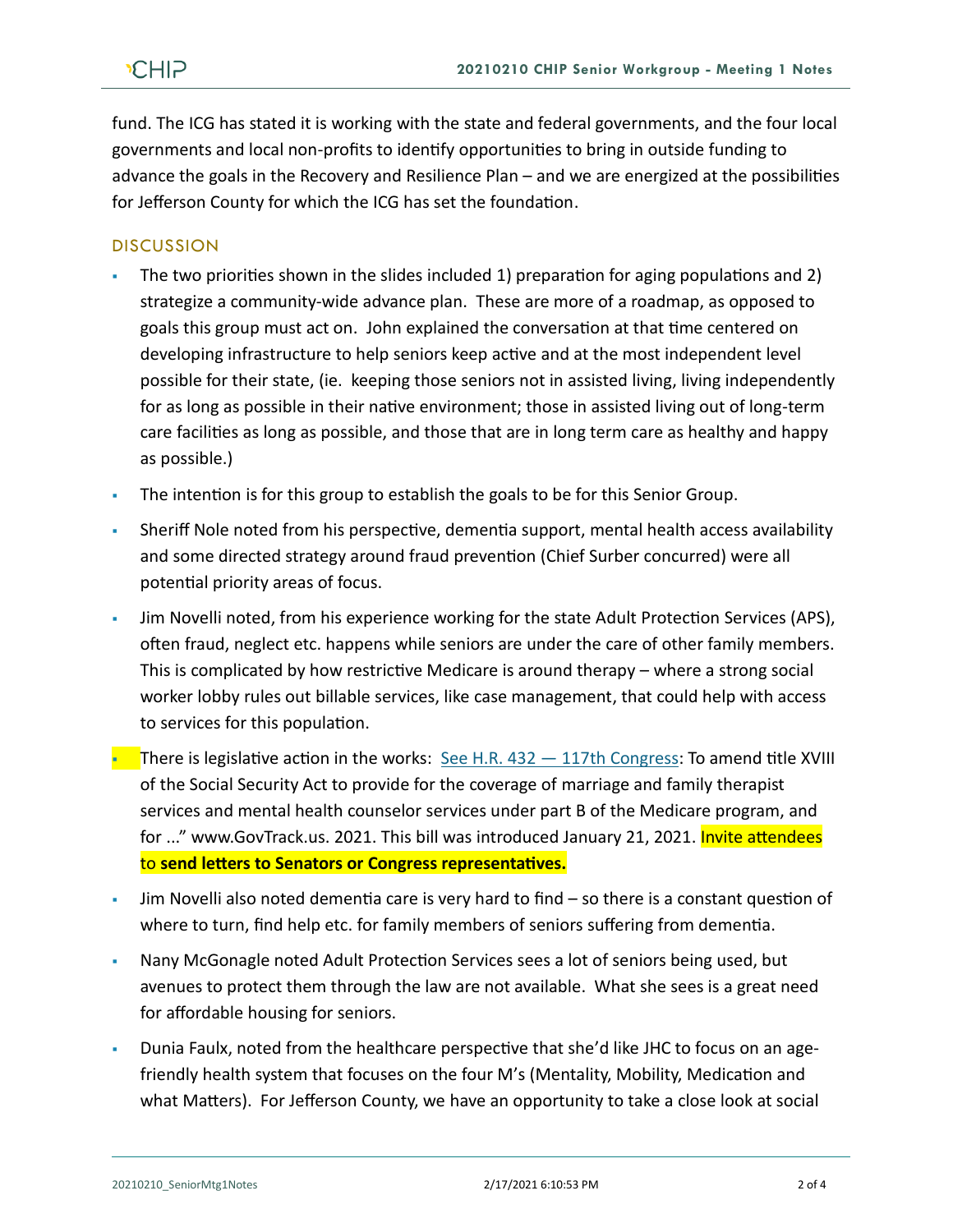isolation within our elderly population and develop a strategy to address that – or go very "micro" in our action to things like ensuring text in elevators is big enough for seniors to see.

- Heidi brought forward the focus on building systems or programs that support active seniors. How can we draw more people into that way of being – and also how can we help ensure our seniors aren't getting taken advantage of? She also could see a lot of useful infographics that could go on buses, etc. focused on topics discussed in this meeting. She also had additional "check marks" to consider as we look at the charts cross-walking ICG and CHIP work – (such as in the arena of affordable housing).
- Miranda gave an overview (see at the 33minute mark in the meeting video) on public transit's limitations in a rural community: Frequency vs. coverage is often weighted to coverage, rather than frequency, which can make access to services especially challenging for seniors limited in their ability to find their own transportation.

Para transit (complementary door-to-door) services are tied to fixed route transit and are limited to the public transit schedules. This sets up a challenge for folks getting to initial or follow-up appointments for services or care - all of which has an impact on frequency of accessing Emergency services. Consider also, navigating public transport is complicated in the time of COVID. Services like ECHO, etc. are struggling during this time. Many don't qualify for the paratransit (have to be Medicaid eligible), UBER isn't available in the area – and whatever rides we do have, link Dungeness Line, etc., are very expensive.

Hence there is an opportunity to collaborate, coordinate to avoid overlapping services and optimize what transportation services we have in the outlying regions.

Chief Surber noted in the PTPD – a smaller community means it is easier to find the folks with dementia. The fraud/scams arena is definitely an area worthy of attention. And, he'd like to see a push for safety for senior walkers and bicyclists (electric and otherwise) – including folks wearing vests, etc.

## PRIORITIES AND NEXT STEPS

Relevant documents developed during the Community Health Assessment are available at the [CHIP Senior Workgroup webpage](https://www.behealthyjefferson.com/seniorworkgroup) for this group to review. That page also has a Strategic Framework that will be used for this group to develop the content that will compose a section of CHIP's 2021 Plan Update. (See an [example of a filled out Strategic Framework](https://793b0af6-bf22-4c2c-91c8-8cc6fd2f172d.filesusr.com/ugd/2fdcdd_2c7f974fdb1e4c06bd2bac6444727f84.pdf) that is in progress for another age-band group.) All the frameworks with their SMART goals and action plans will be gathered from the three age-band workgroups and rolled into the Plan Update and presented as a draft Community Health Improvement Plan (CHIP) to the Joint Board (Hospital Board and Board of Health) in August 2021.